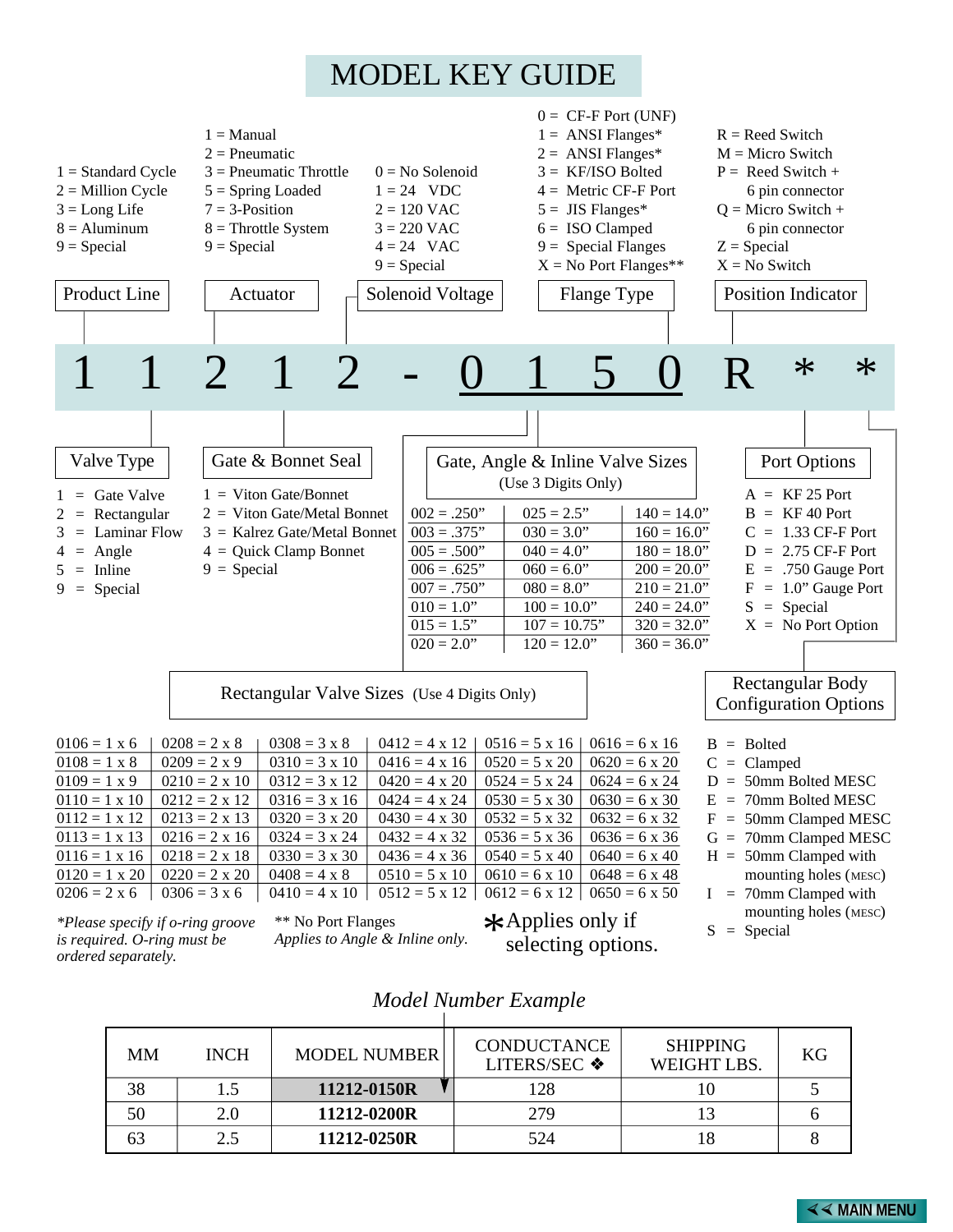## **KF AND ISO PORT FLANGE MODELS**

### **For High Vacuum Applications**

| <b>MM</b> | <b>INCH</b> | <b>MODEL</b><br>NUMBER*    | <b>FLANGE SIZE</b>               | <b>CONDUCTANCE</b><br><b>LITERS/SEC ❖</b> | <b>SHIPPING</b><br><b>WEIGHTLBS.</b> | KG         |
|-----------|-------------|----------------------------|----------------------------------|-------------------------------------------|--------------------------------------|------------|
| 16        | .625        | 11212-0063                 | KF 16                            | 13                                        | 3                                    | 1          |
| 38        | 1.5         | 11212-0153R                | <b>KF40</b>                      | 88                                        | 10                                   | 5          |
| 50        | 2.0         | 11212-0203R                | <b>KF50</b>                      | 317                                       | 13                                   | 6          |
| 63        | 2.5         | 11212-0253R<br>11212-0256R | ISO 63<br>ISO <sub>63</sub>      | 615<br>363                                | 18<br>25                             | 8<br>11    |
| 75        | 3.0         | 11212-0303R                | <b>ISO 75</b>                    | 1,071                                     | 22                                   | 10         |
|           |             | 11212-0306R                | <b>ISO 75</b>                    | 546                                       | 32                                   | 15         |
| 100       | 4.0         | 11212-0403R<br>11212-0406R | <b>ISO 100</b><br><b>ISO 100</b> | 2,122<br>1,199                            | 33<br>43                             | 15<br>20   |
| 150       | 6.0         | 11212-0603R<br>11212-0606R | <b>ISO 150</b><br><b>ISO 150</b> | 7,140<br>3,967                            | 50<br>70                             | 23<br>32   |
| 200       | 8.0         | 11212-0803R<br>11212-0806R | <b>ISO 200</b><br><b>ISO 200</b> | 11,597<br>9,449                           | 75<br>95                             | 34<br>43   |
| 250       | 10.0        | 11212-1003R<br>11212-1006R | <b>ISO 250</b><br><b>ISO 250</b> | 24,990<br>17,537                          | 160<br>190                           | 73<br>86   |
| 300       | 12.0        | 11212-1203R<br>11212-1206R | <b>ISO 300</b><br><b>ISO 300</b> | 43,268<br>24,500                          | 170<br>230                           | 77<br>105  |
| 400       | 16.0        | 11212-1603R<br>11212-1606R | <b>ISO 400</b><br><b>ISO 400</b> | 74,905<br>46,700                          | 415<br>475                           | 189<br>216 |
| 500       | 20.0        | 11212-2003R<br>11212-2006R | <b>ISO 500</b><br><b>ISO 500</b> | 132,197<br>85,528                         | 680<br>770                           | 309<br>350 |
| 600       | 24.0        | 11212-2403R                | ISO 600                          | 228,856                                   | 725                                  | 330        |

#### Viton Sealing O-Ring Bonnet and Gate/ **Pneumatic Operation**

❖ Conductance tables based on air.

3- KF or ISO bolted flange

6- ISO clamped flange

6

Pneumatic valves supplied with 120 VAC solenoid and Reed switches for open and closed position indication.

\*Reference Model Key Page when ordering.

R- Reed Switch M- Micro Switch (optional)

Due to ongoing product development, prices/dimensions subject to chan[ge without notice.](#page--1-0)

**×× CONTENT ×× MAIN MENU**